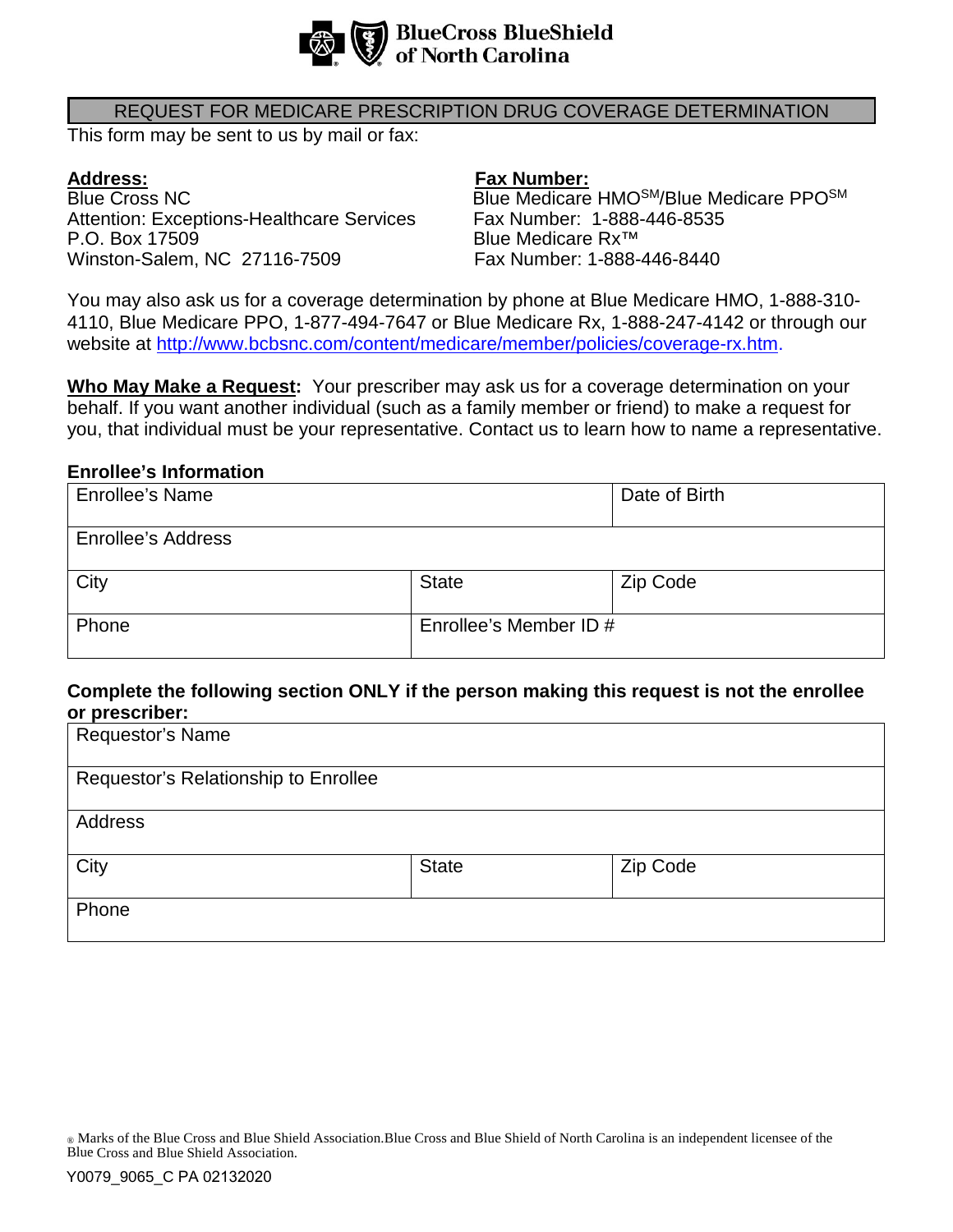**Representation documentation for requests made by someone other than enrollee or the** 

# **enrollee's prescriber:**

**Attach documentation showing the authority to represent the enrollee (a completed Authorization of Representation Form CMS-1696 or a written equivalent). For more information on appointing a representative, contact your plan or 1-800-Medicare.**

**Name of prescription drug you are requesting** (if known, include strength and quantity requested per month):

# **Type of Coverage Determination Request**

☐ I need a drug that is not on the plan's list of covered drugs (formulary exception).*\**

 $\Box$  I have been using a drug that was previously included on the plan's list of covered drugs, but is being removed or was removed from this list during the plan year (formulary exception).*\**

 $\Box$  I request prior authorization for the drug my prescriber has prescribed.\*

 $\Box$  I request an exception to the requirement that I try another drug before I get the drug my prescriber prescribed (formulary exception).\*

 $\Box$  I request an exception to the plan's limit on the number of pills (quantity limit) I can receive so that I can get the number of pills my prescriber prescribed (formulary exception).<sup>\*</sup>

 $\Box$  My drug plan charges a higher copayment for the drug my prescriber prescribed than it charges for another drug that treats my condition, and I want to pay the lower copayment (tiering exception).*\**

 $\Box$  I have been using a drug that was previously included on a lower copayment tier, but is being moved to or was moved to a higher copayment tier (tiering exception).*\**

 $\Box$  My drug plan charged me a higher copayment for a drug than it should have.

 $\Box$ I want to be reimbursed for a covered prescription drug that I paid for out of pocket.

**\*NOTE: If you are asking for a formulary or tiering exception, your prescriber MUST provide a statement supporting your request. Requests that are subject to prior authorization (or any other utilization management requirement), may require supporting information. Your prescriber may use the attached "Supporting Information for an Exception Request or Prior Authorization" to support your request.**

Additional information we should consider *(attach any supporting documents)*:

® Marks of the Blue Cross and Blue Shield Association.Blue Cross and Blue Shield of North Carolina is an independent licensee of the Blue Cross and Blue Shield Association.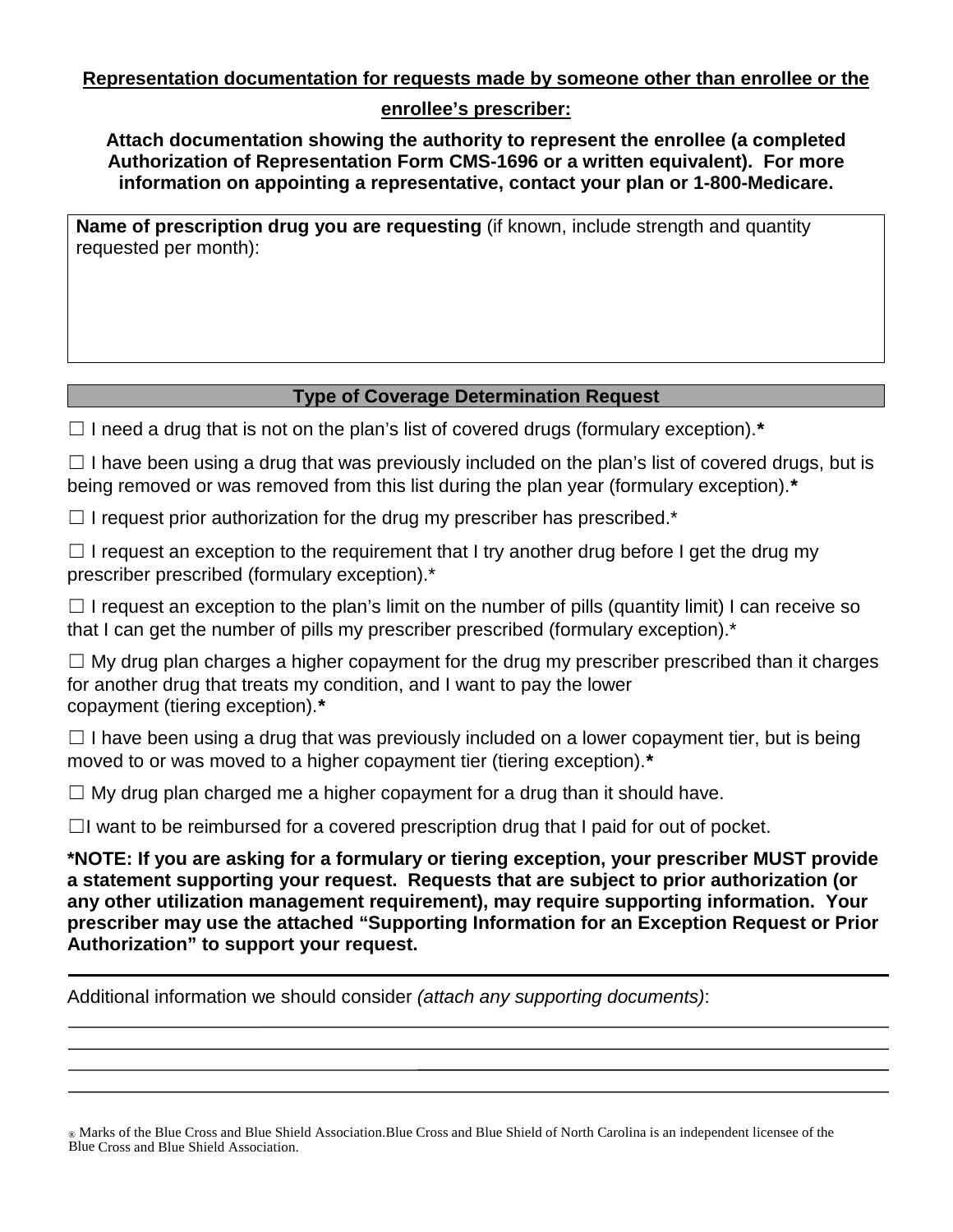## **Important Note: Expedited Decisions**

If you or your prescriber believe that waiting 72 hours for a standard decision could seriously harm your life, health, or ability to regain maximum function, you can ask for an expedited (fast) decision. If your prescriber indicates that waiting 72 hours could seriously harm your health, we will automatically give you a decision within 24 hours. If you do not obtain your prescriber's support for an expedited request, we will decide if your case requires a fast decision. You cannot request an expedited coverage determination if you are asking us to pay you back for a drug you already received.

☐**CHECK THIS BOX IF YOU BELIEVE YOU NEED A DECISION WITHIN 24 HOURS (if you have a supporting statement from your prescriber, attach it to this request).**

| Signature: | Date: |
|------------|-------|
|------------|-------|

## **Supporting Information for an Exception Request or Prior Authorization**

FORMULARY and TIERING EXCEPTION requests cannot be processed without a prescriber's supporting statement. PRIOR AUTHORIZATION requests may require supporting information.

☐**REQUEST FOR EXPEDITED REVIEW: By checking this box and signing below, I certify that applying the 72 hour standard review timeframe may seriously jeopardize the life or health of the enrollee or the enrollee's ability to regain maximum function.**

| <b>Prescriber's Information</b> |              |     |          |
|---------------------------------|--------------|-----|----------|
| Name                            |              |     |          |
| Address                         |              |     |          |
| City                            | <b>State</b> |     | Zip Code |
| <b>Office Phone</b>             |              | Fax |          |
| Prescriber's Signature          |              |     | Date     |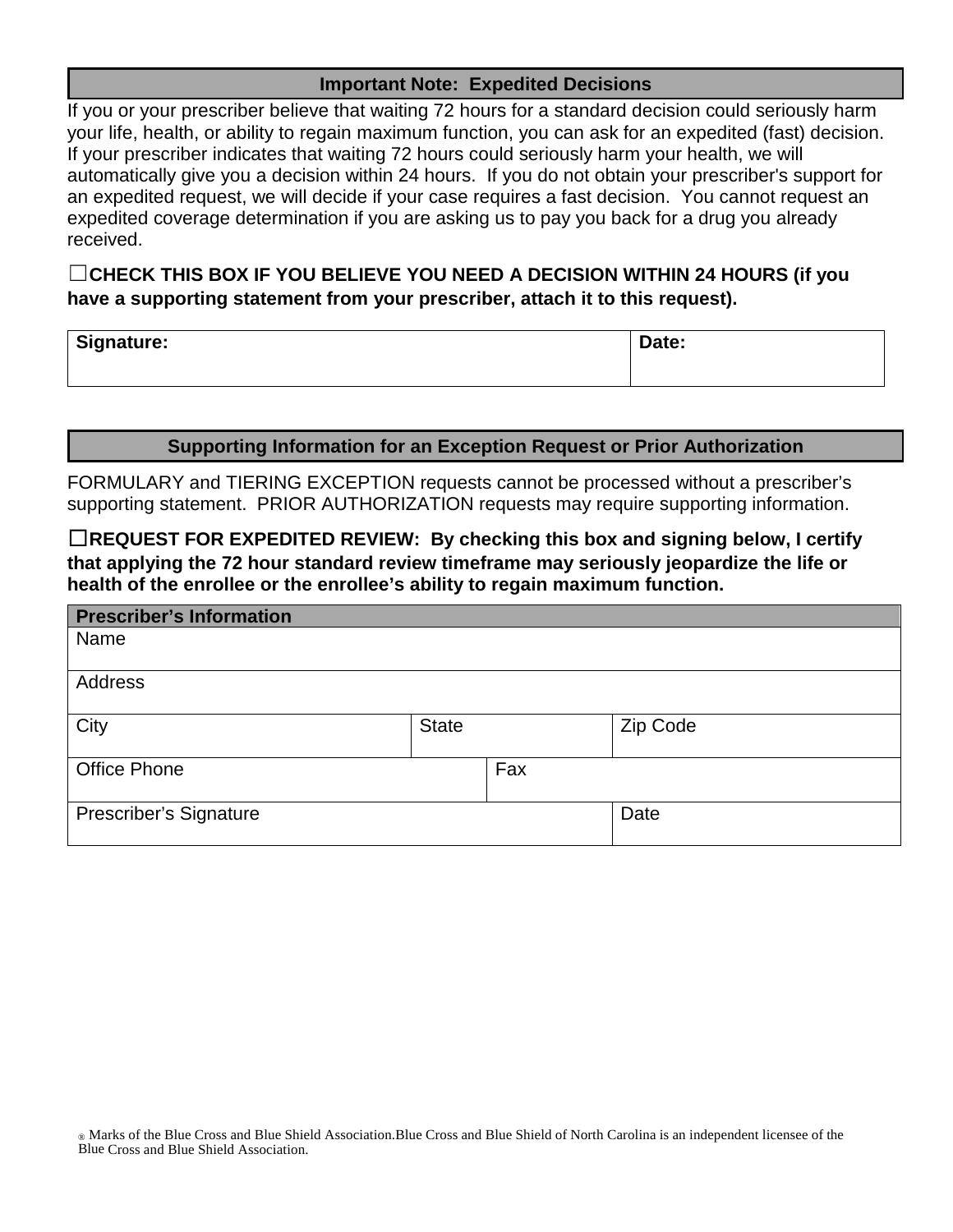| <b>Diagnosis and Medical Information</b>                                                                                                                                                                                                                                                                                                      |                                                        |                                         |              |                       |              |
|-----------------------------------------------------------------------------------------------------------------------------------------------------------------------------------------------------------------------------------------------------------------------------------------------------------------------------------------------|--------------------------------------------------------|-----------------------------------------|--------------|-----------------------|--------------|
| Medication:                                                                                                                                                                                                                                                                                                                                   | Strength and Route of Administration:<br>Frequency:    |                                         |              |                       |              |
|                                                                                                                                                                                                                                                                                                                                               |                                                        |                                         |              |                       |              |
| Date Started:                                                                                                                                                                                                                                                                                                                                 | <b>Expected Length of Therapy:</b>                     |                                         |              | Quantity per 30 days: |              |
| □ NEW START                                                                                                                                                                                                                                                                                                                                   |                                                        |                                         |              |                       |              |
| Height/Weight:                                                                                                                                                                                                                                                                                                                                | Drug Allergies:                                        |                                         |              |                       |              |
| ICD-10 Code(s)<br>DIAGNOSIS - Please list all diagnoses being treated with the requested<br>drug and corresponding ICD-10 codes.<br>(If the condition being treated with the requested drug is a symptom e.g. anorexia, weight loss, shortness of<br>breath, chest pain, nausea, etc., provide the diagnosis causing the symptom(s) if known) |                                                        |                                         |              |                       |              |
| ICD-10 Code(s)<br><b>Other RELEVENT DIAGNOSES:</b>                                                                                                                                                                                                                                                                                            |                                                        |                                         |              |                       |              |
| <b>DRUG HISTORY:</b> (for treatment of the condition(s) requiring the requested drug)                                                                                                                                                                                                                                                         |                                                        |                                         |              |                       |              |
| <b>DRUGS TRIED</b><br>(if quantity limit is an issue, list unit<br>dose/total daily dose tried)                                                                                                                                                                                                                                               | DATES of Drug Trials   RESULTS of previous drug trials | <b>FAILURE vs INTOLERANCE (explain)</b> |              |                       |              |
|                                                                                                                                                                                                                                                                                                                                               |                                                        |                                         |              |                       |              |
|                                                                                                                                                                                                                                                                                                                                               |                                                        |                                         |              |                       |              |
|                                                                                                                                                                                                                                                                                                                                               |                                                        |                                         |              |                       |              |
|                                                                                                                                                                                                                                                                                                                                               |                                                        |                                         |              |                       |              |
| What is the enrollee's current drug regimen for the condition(s) requiring the requested drug?                                                                                                                                                                                                                                                |                                                        |                                         |              |                       |              |
|                                                                                                                                                                                                                                                                                                                                               |                                                        |                                         |              |                       |              |
| <b>DRUG SAFETY</b>                                                                                                                                                                                                                                                                                                                            |                                                        |                                         |              |                       |              |
| Any FDA NOTED CONTRAINDICATIONS to the requested drug?                                                                                                                                                                                                                                                                                        |                                                        |                                         |              | $\square$ YES         | $\square$ NO |
| Any concern for a DRUG INTERACTION with the addition of the requested drug to the enrollee's current                                                                                                                                                                                                                                          |                                                        |                                         |              |                       |              |
| $\square$ YES<br>drug regimen?                                                                                                                                                                                                                                                                                                                |                                                        |                                         | $\square$ NO |                       |              |
| If the answer to either of the questions noted above is yes, please 1) explain issue, 2) discuss the benefits<br>vs potential risks despite the noted concern, and 3) monitoring plan to ensure safety                                                                                                                                        |                                                        |                                         |              |                       |              |
| <b>HIGH RISK MANAGEMENT OF DRUGS IN THE ELDERLY</b>                                                                                                                                                                                                                                                                                           |                                                        |                                         |              |                       |              |
| If the enrollee is over the age of 65, do you feel that the benefits of treatment with the requested drug                                                                                                                                                                                                                                     |                                                        |                                         |              |                       |              |
| outweigh the potential risks in this elderly patient?<br>$\square$ YES<br>$\square$ NO                                                                                                                                                                                                                                                        |                                                        |                                         |              |                       |              |
| OPIOIDS - (please complete the following questions if the requested drug is an opioid)                                                                                                                                                                                                                                                        |                                                        |                                         |              |                       |              |
| What is the daily cumulative Morphine Equivalent Dose (MED)?                                                                                                                                                                                                                                                                                  |                                                        |                                         | mg/day       |                       |              |
| Are you aware of other opioid prescribers for this enrollee?<br>If so, please explain.                                                                                                                                                                                                                                                        |                                                        |                                         |              | $\square$ YES         | $\square$ NO |

® Marks of the Blue Cross and Blue Shield Association.Blue Cross and Blue Shield of North Carolina is an independent licensee of the Blue Cross and Blue Shield Association.